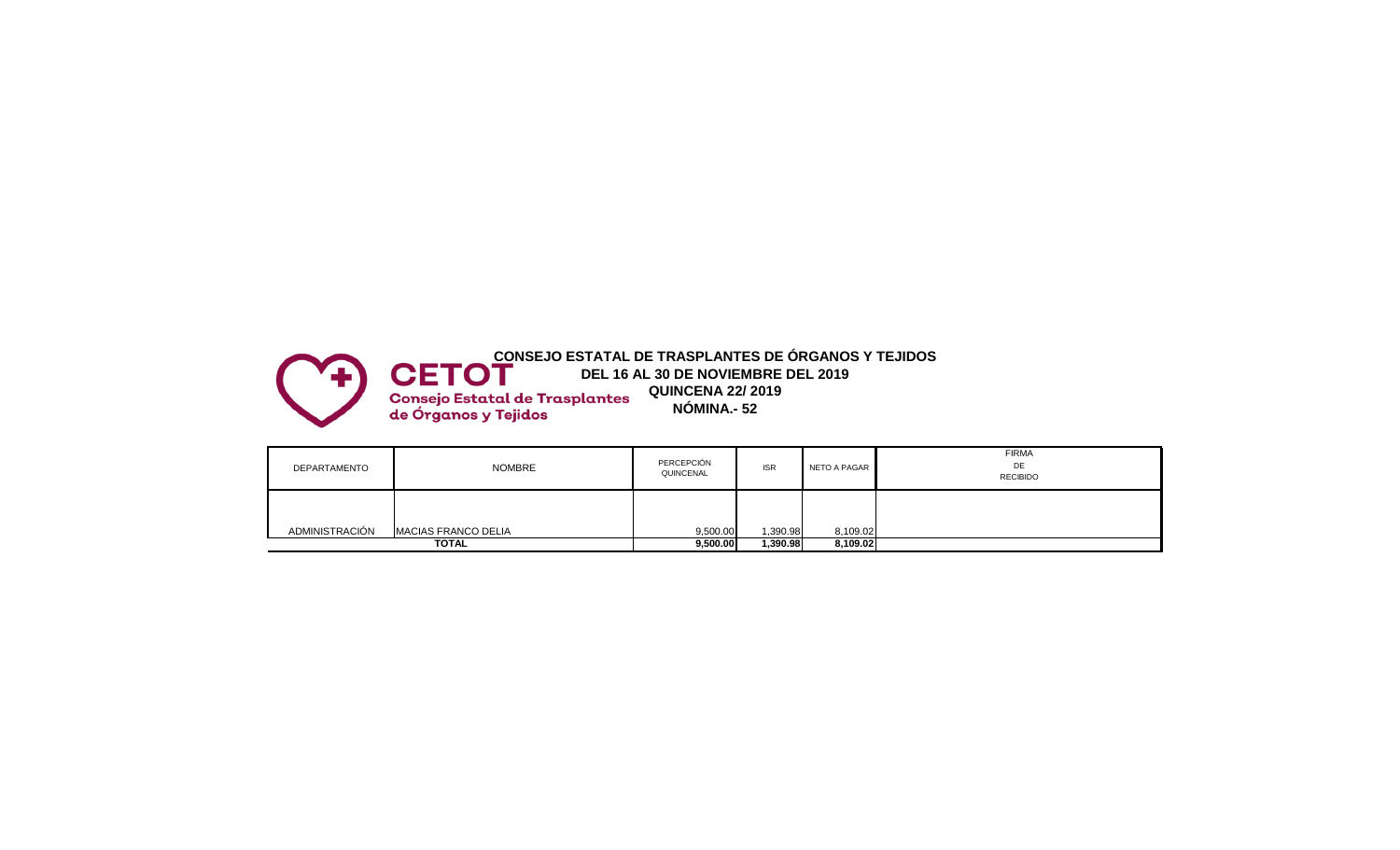

## **CONSEJO ESTATAL DE TRASPLANTES DE ÓRGANOS Y TEJIDOS NÓMINA DEL 16 AL 30 DE NOVIEMBRE DEL 2019 QUINCENA 22/2019 NÓMINA .- 51**

| R.F.C. | PENSIONES DEL ESTADO   | CET-990618-3UA     | DPE-540101-TS0                       |    | <b>REGISTRO PATRONAL:</b> |               | C1675161388         |                    |                 |             |                                      |                                   |                                                        |            |                           |                                                |                 |                                   |
|--------|------------------------|--------------------|--------------------------------------|----|---------------------------|---------------|---------------------|--------------------|-----------------|-------------|--------------------------------------|-----------------------------------|--------------------------------------------------------|------------|---------------------------|------------------------------------------------|-----------------|-----------------------------------|
|        |                        |                    |                                      |    |                           |               |                     |                    |                 |             | PERCEPCIONES                         |                                   |                                                        |            |                           | DEDUCCIÓN                                      |                 |                                   |
|        | NO. NIVELES<br>GOB EDC | DEPARTAMENTO       | NOMBRE                               |    | DÍAS DEL PERIODO          | SUELDO DIARIO | SUELDO<br>QUINCENAL | AYUDA<br>GTOS ACT. | AYUDA<br>CAPAC. | PRFV<br>SOC | <b>DESPENSA</b>                      | AYUDA<br><b><i>FRANSPORTE</i></b> | TOTAL<br>PERCEPCIÓN<br><b>DESPUES DE</b><br><b>ISR</b> | <b>ISR</b> | 11.5% DE<br>ENSIONES TRAE | TRAS DEDUCCION<br>INEHERENTES AL<br>TRABAJADOR | NETO A<br>PAGAR | <b>FIRMA</b><br>DEL<br>TRABAJADOR |
|        | 24                     | SECRETARIA TÉCNICA | MONTEÓN RAMOS FRANCISCO JAVIER       |    |                           | 1,372.91      | 20,593.65           | 413.03             | 111.90          | 53.72       | 900.00                               | 637.50                            | 18,238.74                                              | 4,471.06   | 2,368.2                   |                                                | 15,870.47       |                                   |
|        | 20                     | ADMINISTRACIÓN     | BEATRIZ RANGEL VARGAS                |    |                           | 918.37        | 13,775.55           | 413.03             | 111.90          | 53.72       | 735.00                               | 521.00                            | 13,007.93                                              | 2,602.27   | 1,584.1                   |                                                | 11,423.74       |                                   |
|        |                        | REGISTRO           | ROBLES GUTIÉRREZ HÉCTOR MANUEL       |    |                           | 918.37        | 13,775.55           | 413.03             | 111.90          | 53.72       | 735.00                               | 521.00                            | 13,007.93                                              | 2,602.27   | 1,584.19                  | 5,000.00                                       | 6,423.74        |                                   |
|        | 20                     | INVESTIGACIÓN      | CISNEROS VILLASEÑOR ARACELI          | 15 |                           | 918.37        | 13,775.55           | 413.03             | 111.90          | 53.72       | 735.00                               | 521.00                            | 13,007.93                                              | 2,602.27   | 1,584.19                  |                                                | 11,423.74       |                                   |
|        | 20                     | <b>JURÍDICO</b>    | <b>DE LARA HUERTA JOSÉ LUIS</b>      |    |                           | 459.18        | 13,775.55           | 413.03             | 111.90          | 53.72       | 735.00                               | 521.00                            | 13,007.93                                              | 2,602.27   | 1,584.19                  |                                                | 11,423.74       |                                   |
|        | 18                     | UNECDOT            | MATA MARTINEZ CARLOS ALBERTO         |    |                           | 675.39        | 10,130.85           | 413.03             | 111.90          | 53.72       | 832.00                               | 559.50                            | 10,309.33                                              | 1,791.67   | 1,165.0                   |                                                | 9,144.28        |                                   |
|        | 14                     | INVESTIGACIÓN      | MARTÍNEZ SOTOMAYOR LLAMAS ADRIANA    |    |                           | 474.47        | 7,117.05            | 413.03             | 111.90          | 53.72       | 623.50                               | 389.50                            | 6,626.43                                               | 2,082.27   | 818.46                    |                                                | 5,807.97        |                                   |
|        | 15                     | ADMINISTRACIÓN     | OLVERA GUZMÁN ANA MARÍA              |    |                           | 503.74        | 7,556.10            | 413.03             | 111.90          | 53.72       | 562.50                               | 375.00                            | 6.835.39                                               | 2.236.87   | 868.95                    |                                                | 5.966.4         |                                   |
|        | 15                     | SECRETARIA TÉCNICA | PRESCIADO TORRES RICARDO             |    |                           | 503.74        | 7,556.10            | 413.03             | 111.90          | 53.72       | 562.50                               | 375.00                            | 6,835.39                                               | 2,236.87   | 868.95                    | 3,117.00                                       | 2,849.43        |                                   |
| 10     | $20\,$                 | INVESTIGACIÓN      | GONZÁLEZ ANZURES ROSA GABRIELA       |    |                           | 503.74        | 7,556.10            | 413.03             | 111.90          | 53.72       | 562.50                               | 375.00                            | 7,940.96                                               | 1,131.29   | 868.95                    | 3,778.00                                       | 3,294.0         |                                   |
| 11     | 12                     | SECRETARIA TÉCNICA | RAMÍREZ SUÁREZ SISI TATIANA          |    |                           | 432.80        | 6,492.06            | 413.03             | 111.90          | 53.72       | 509.00                               | 316.00                            | 6,222.75                                               | 1,672.95   | 746.59                    | 3,114.56                                       | 2,361.61        |                                   |
| 12     | 10                     | DIFUSIÓN Y FOMENTO | REYNOSO MERCADO YAMEL HAIDE          |    |                           | 385.83        | 5,787.45            | 413.03             | 111.90          | 53.72       | 480.69                               | 299.56                            | 6,543.59                                               | 602.75     | 665.56                    | 965.00                                         | 4,913.04        |                                   |
| 13     | 10                     | SECRETARIA TÉCNICA | MARTÍNEZ GONZÁLEZ MANUELA            |    |                           | 385.83        | 5,787.45            | 413.03             | 111.90          | 53.72       | 480.69                               | 299.56                            | 5,724.24                                               | 1,422.11   | 665.56                    |                                                | 5,058.68        |                                   |
| 14     |                        | ADMINISTRACIÓN     | JUÁREZ ÁVILA LUÍS ENRIQUE            |    |                           | 342.82        | 5,142.30            | 413.03             | 111.90          | 53.72       | 421.19                               | 291.68                            | 5,241.38                                               | 1,192.44   | 591.36                    | 623.00                                         | 4,027.02        |                                   |
| 15     |                        | ADMINISTRACIÓN     | ALONZO ALONZO ARMANDO                |    |                           | 342.82        | 5,142.30            | 413.03             | 111.90          | 53.72       | 421.19                               | 291.68                            | 5,241.38                                               | 1,192.44   | 591.36                    | 934.98                                         | 3,715.04        |                                   |
| 16     | 11                     | <b>JURÍDICO</b>    | GONZÁLEZ ANZURES GUADALUPE DEL PILAR |    |                           | 417.53        | 6,262.95            | 413.03             | 111.90          | 53.72       | 480.69                               | 299.56                            | 6,298.01                                               | 1,323.84   | 720.24                    | 2,685.00                                       | 2,892.77        |                                   |
| 17     | 16                     | REGISTRO           | PEREZ MARTÍNEZ DIEGO NORBERTO        |    |                           | 573.7         | 8,605.65            | 413.03             | 111.90          | 53.72       | 732.50                               | 493.50                            | 8,992.8                                                | 1,417.49   | 989.6                     | 3,211.00                                       | 4,792.1         |                                   |
| 18     | 11                     | REGISTRO           | MARTÍNEZ OCEGUERA YAIR ALONSO        |    |                           | 417.53        | 6,262.95            | 413.03             | 111.90          | 53.72       | 480.69                               | 299.56                            | 6,030.46                                               | 1,591.39   | 720.24                    |                                                | 5,310.22        |                                   |
| 19     | 10                     | ADMINISTRACIÓN     | RODRÍGUEZ JIMÉNEZ MARTHA PATRICIA    |    |                           | 385.83        | 5,787.45            | 413.03             | 111.90          | 53.72       | 480.69                               | 299.56                            | 5,724.24                                               | 1,422.11   | 665.56                    | 2,937.48                                       | 2,121.20        |                                   |
|        |                        |                    | <b>TOTAL QUINCENAL</b>               |    |                           |               | 170,882.61          |                    |                 |             | 7,847.57 2,126.10 1,020.68 11,470.33 | 7,686.16                          | 164,836.83                                             | 36,196.63  | 19,651.51                 | 26,366.02                                      | 118,819.32      |                                   |